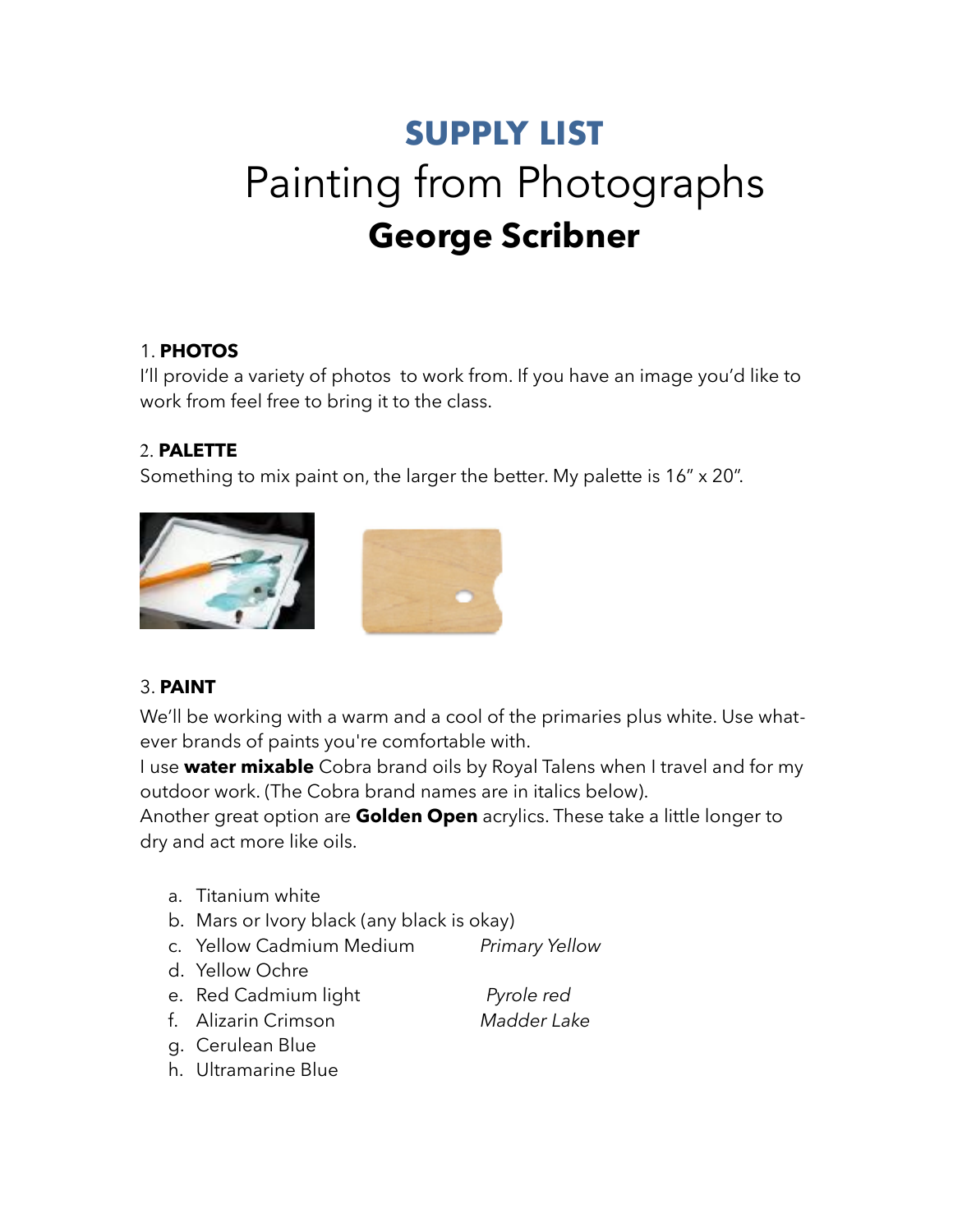

#### 4. **BRUSHES**

I encourage students to work with as large a brush as possible. The simpler and the larger the shapes on your painting the stronger it will be. Detail has ruined more great paintings…

Use whatever brushes you're comfortable with.

I like to work with large Bristle brights to rough in my painting then switch to smaller Filbert synthetics for detail. My recommended brushes for the class:

- a. One round synthetic # 2 (for details)
- b. Larger Hog bristle # 10
- c. Synthetics filberts, # 4, # 8



## 5. **CANVASES**

Please bring at least three 11" X 14" primed canvases or gesso boards (no larger). It's best to cover your canvas in a mid value color, light gray or yellow ochre (you can use flat house paint or acrylics). I find the white canvas difficult to judge value and color.

If you chose to use water mixable oil paints Masonite, gesso board or any smooth surface works best. I've also used 1/8" Birch plywood purchased from Lowes or Home Depot cut to size and sealed with flat house paint. I use flat